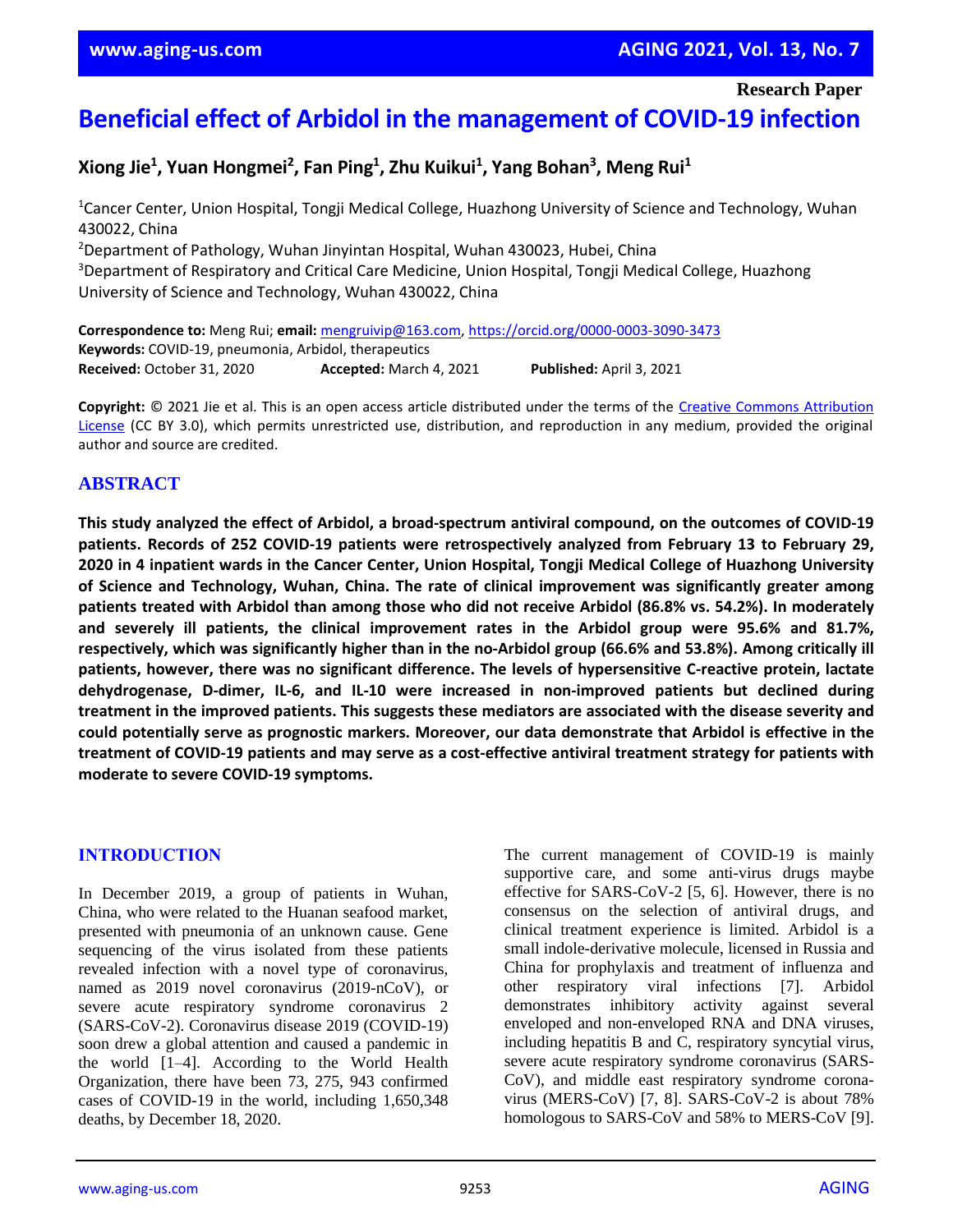Previous studies showed that Arbidol could inhibit SARS-CoV-2 *in vitro*; at 10–30 micromolar concentration, Arbidol inhibited the virus up to 60 times, and suppressed the viral pathological effect on cells [10]. Thus, Arbidol was listed as an early anti-viral treatment option in "The fifth edition of the China Guidelines for the Diagnosis and Treatment Plan of Novel Coronavirus (2019-nCoV) Infection (Trial Version 5)" issued by the National Health Commission of China [11]. However, evidence for beneficial effects of Arbidol in the clinical treatment of COVID-19 in humans was limited. Several small sample retrospective studies were reported [12, 13], but large, retrospective or prospective clinical studies were lacking.

Due to the lack of reliable markers, the monitoring of COVID-19 mainly relies on clinical observation. In infections caused by highly homologous viruses, such as SARS and MERS, lymphocytopenia and increased levels of inflammatory cytokines are typical laboratory abnormalities associated with disease severity [14, 15]. Decreased lymphocyte numbers and increased levels of inflammatory mediators, such as hypersensitive C reactive protein (hs-CRP) and interleukin-6 (IL-6) were also reported in COVID-19 patients [3, 4, 16]. Given the high mortality rate of severe COVID-19 cases, a better understanding of the clinical features may help identify reliable markers for monitoring the inflammatory response associated with COVID-19 progression.

In this study, we retrospectively analyzed 252 COVID-19 patients treated in our department and compared the outcome differences in patients treated with and without Arbidol. To evaluate the characteristics of clinically improved patients treated with Arbidol, the differences in combination treatments, and laboratory and immunological examinations between improved and non-improved patients treated with Arbidol were also analyzed.

# **MATERIALS AND METHODS**

#### **Study design and participants**

This was a single center, retrospective study. The Cancer Center, Union Hospital, Tongji Medical College of Huazhong University of Science and Technology, which is only 600m straight-line distance from the Huanan seafood market was designated to receive patients with COVID-19 during the disease outbreak in Wuhan, China.

We retrospectively analyzed all patients diagnosed with COVID-19 in 4 inpatient wards from Feb. 13 to Feb. 29. 2020. The study inclusion criteria were: (1) age  $\geq 18$ years, (2) laboratory confirmed COVID-19 by viral nucleic acid test using real-time RT-PCR detection in samples taken from the respiratory tract of patients. All patients were followed up for 3 weeks after they were admitted to the hospital. This study was approved by the Ethics Committee of Union Hospital, Tongji Medical College, Huazhong University of Science and Technology (committee's reference number 0049) and was performed in accordance with the World Medical Association Declaration of Helsinki and the Department of Health and Human Services Belmont Report.

## **Data collection**

Data were obtained from electronic medical record system, nursing records, and laboratory and radiology examination system of the Hospital. Demographic, clinical, laboratory, radiological, and treatment data were collected and analyzed by trained physicians. Missing or uncertain data in the records were clarified by direct communication with the patients or their family members.

Based on the China Guidelines for COVID-19 [11], COVID-19 was classified into four types: 1) mild type with slight clinical symptoms, no radiological imaging presentations of pneumonia; 2) common type with fever, respiratory symptoms and radiological imaging presentations of pneumonia; 3) severe type with any of the following: respiratory distress with RR> 30 times/min, oxygen saturation at rest <93%, or PaO2/FiO2<300 mmHg; 4) critical severe type with any of the following: respiratory failure needing mechanical ventilation, shock, or organ failure needing intensive care unit (ICU) intensive care.

All types of confirmed COVID-19 patients received antiviral treatments; most of them received Arbidol (200 mg three times daily). Other antiviral treatments included Oseltamivir (75 mg, two times daily), Ribavirin (500 mg, three times daily), and Interferon- $\alpha$  (5 million U, two times daily). Most patients received empirical or prophylactic antibiotic intervention. Most patients received traditional Chinese medicine for symptom relief and supportive care. Most patients underwent laboratory testing including routine blood, biochemical and coagulation tests, and immunological examinations every 3–7 days, and COVID-19 RT-PCR test every 3–5 days. Chest CT scans were performed for all patients at the time of admission and every 5–7 days after treatment.

# **Outcomes**

The primary endpoint was the treatment outcome: the percentage of clinically improved or non-improved patients. The definition of improved and non-improved is shown in Figure 1. In brief, clinically improved cases were defined as patients with CT images demonstrating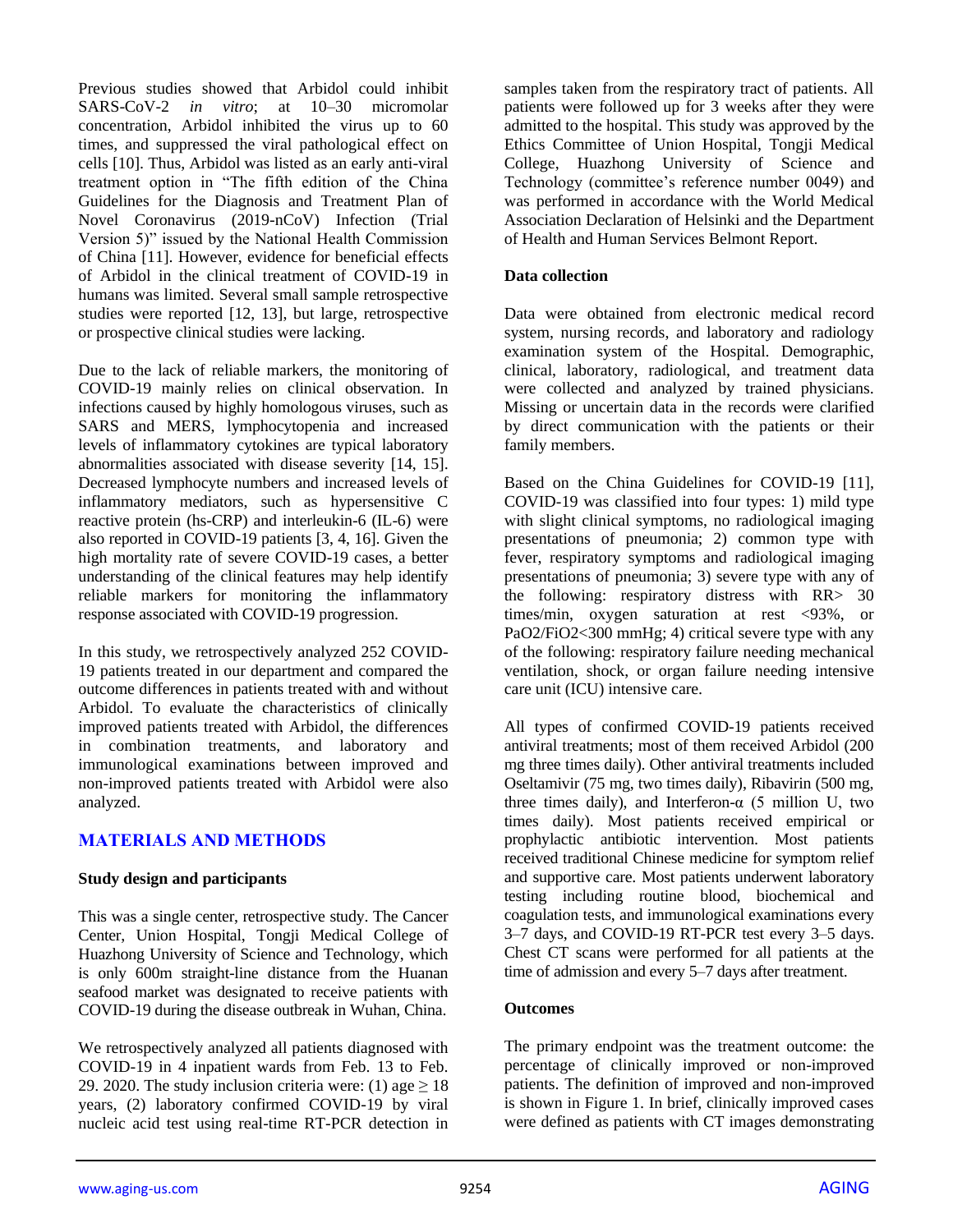pneumonia relieve, or with CT images showing no change but having a negative COVID-19 RT-PCR test. Non-improved cases were defined as having CT images showing that pneumonia progressed, or having CT images with no change, and a positive RT-PCR tests. The differences in combination treatment, laboratory and immunological abnormalities between improved and non-improved patients treated with Arbidol were also evaluated. The evaluation criteria referred to common terminology criteria for adverse events (CTCAE v 4.0).

#### **Statistics**

The statistical analysis was performed with GraphPad Prism 5.0 software. Data were presented as mean ± standard deviation (SD) or median and interquartile range (IQR). Continuous variables that did not follow normal distribution were compared by the Mann-Whitney *U* test. Proportions for categorical variables were compared by the chi-square test. Data from repeated measures were compared using the two-way ANOVA analysis. The significance *P* value was set at < 0.05 on both sides.

## **RESULTS**

Between Feb 13, 2020 and Feb 29, 2020, 292 patients with COVID-19 were admitted to 4 inpatient wards of Cancer Center, Union Hospital, Tongji Medical College of Huazhong University of Science and Technology. 22 patients were excluded because of lack of data (e.g., a failure to complete laboratory or immunological tests), and another 18 patients were excluded because of the lack of a follow up. Finally, 228 cases in the Arbidol group and 24 cases in the No-Arbidol group were enrolled in this study (Figure 2).

Among the 252 enrolled patients, 106 (42.1%) were males and 146 (57.9%) were females. The median age was 65 years (range: 20-97 years, IQR: 56-69 years). There were 138 cases (54.8%) complicated with underlying diseases, including 107 cases (42.5%) with chronic cardiovascular diseases, 14 cases (5.6%) with chronic pulmonary diseases, 44 cases (17.5%) with diabetes mellitus, and 24 (9.5%) cases having other diseases. Fever (81%), cough (63.5%), fatigue (53.6%) and dyspnea (51.6%) were the most common symptoms  $(50\%)$  in these patients. The 252 enrolled cases were classified as mild type (0 patients), common type (122 patients; 48.4%), severe type (122 patients; 48.4%), and critical severe type (8 patients; 3.2%). There were no mild type patients because only the common, severe, and critical severe types were hospitalized in our department. 236 (93.7%) cases received antibiotics treatment, 197 (78.2%) cases received traditional Chinese medicine, 30 (11.9%) cases received glucocorticoid treatment, and 17 (6.7%) cases received immunoglobulin therapy. There were no significant differences in age, sex, chronic medical illness,



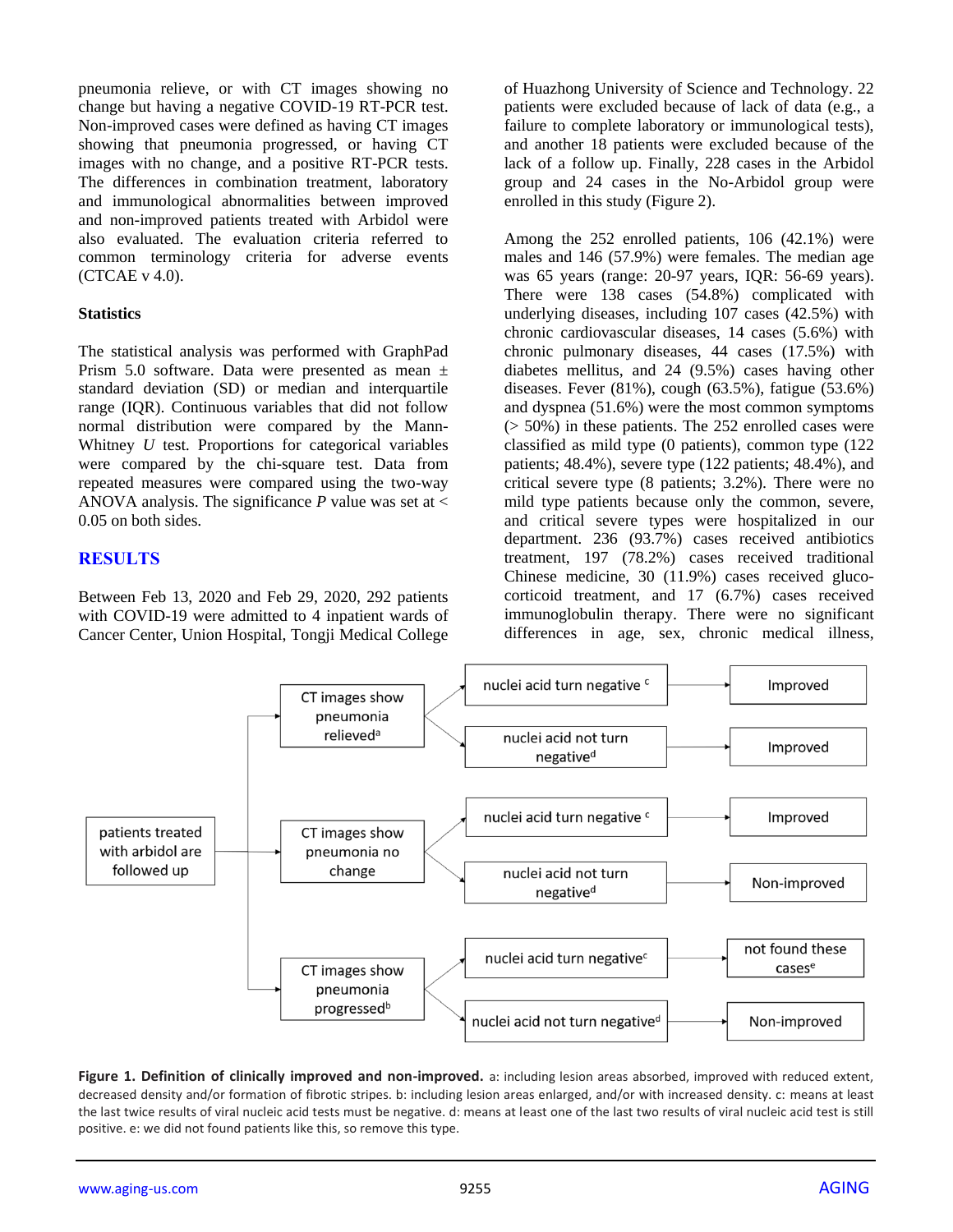symptoms, disease type, and combination treatment between Arbidol and No-Arbidol groups (Table 1).

According to the definition of clinical improvement, 211 (83.7%) cases were judged to be clinically improved, and 41 (16.7%) cases were judged to be nonimproved; 14 (5.6%) patients in the non-improved group progressed to death. There was a significant difference in clinical improvement rates between Arbidol and No-Arbidol groups (86.8% vs. 54.2%, *p <* 0.0001). In the common-type and severe-type groups, the Arbidol group had a higher improvement rate compared with No-Arbidol group (95.6% vs.66.6%,  $p =$ 0.0007, and 81.7% vs. 53.8%, *p* = 0.0207, respectively), but there was no significant difference in clinical improvement between Arbidol and No-Arbidol groups in the critically severe type of population ( $p = 0.5371$ ) (Table 2).

In the Arbidol group, the median duration time of Arbidol was 10.5 days (range 3–21 days, IQR: 9–14 days). 215 (94.3%) cases received antibiotics treatment, 181 (79.4%) cases received traditional Chinese medicine, 28 (12.3%) cases received glucocorticoid treatment, and 15 (6.6%) cases received immunoglobulin treatment. As shown in Table 3, there were significant differences in Arbidol duration time and use of traditional Chinese medicine between the improved and non-improved cases ( $p = 0.0197$ , and  $p < 0.0001$ , respectively). The percentages of glucocorticoid and immunoglobulin therapy in the non-improved group

were significantly higher than the improved group (both *p* < 0.0001), suggesting that glucocorticoid and immunoglobulin therapy may not improve prognosis.

The laboratory test results of the Arbidol group are shown in Table 4. 86 (37.7%) patients presented with lymphocytopenia, 19 (8.3%) patients with neutropenia, 63 (27.6%) patients with anemia (low haemoglobin), and 17 (7.5%) patients with thrombocytopenia. There were 80 (35.1%) cases with increased levels of hs-CRP, 79 (34.6%) cases with increased D-dimer, and 74 (32.5%) cases with increased levels of lactate dehydrogenase (LDH). Liver dysfunction was found in 78 patients (34.2%), but most of them (59 patients) were level I degree or mild damage. Myocardial damage or renal dysfunction were rare (0.4%, and 2.2%, respectively). The non-improved group showed higher proportion of lymphocytopenia (76.7% vs.31.8%,  $p <$ 0.0001), anemia (53.3 vs. 23.7%, *p =* 0.0007), and thrombocytopenia (33.3 vs.3.5%,  $p < 0.0001$ ) compared with the improved group. The non-improved group had also increased percentage of cases with increased hsCRP (66.7 vs. 30.3%, *p* < 0.0001), D-dimer (56.7 vs. 31.3%,  $p = 0.0065$ ), and LDH (66.7 vs. 27.3%,  $p <$ 0.0001). The non-improved group exhibited much higher levels of hsCRP, D-dimer, and LDH, which indicated poor prognosis.

The data of immunological examinations in the Arbidol group are shown in Table 5. 55 (24.1%) patients had increased levels of IL-2, 84 (36.8%) patients had



**Figure 2. Flowchart of patient cohort.** Inclusion or exclusion of patients according to their antiviral medications and subsequent followup records.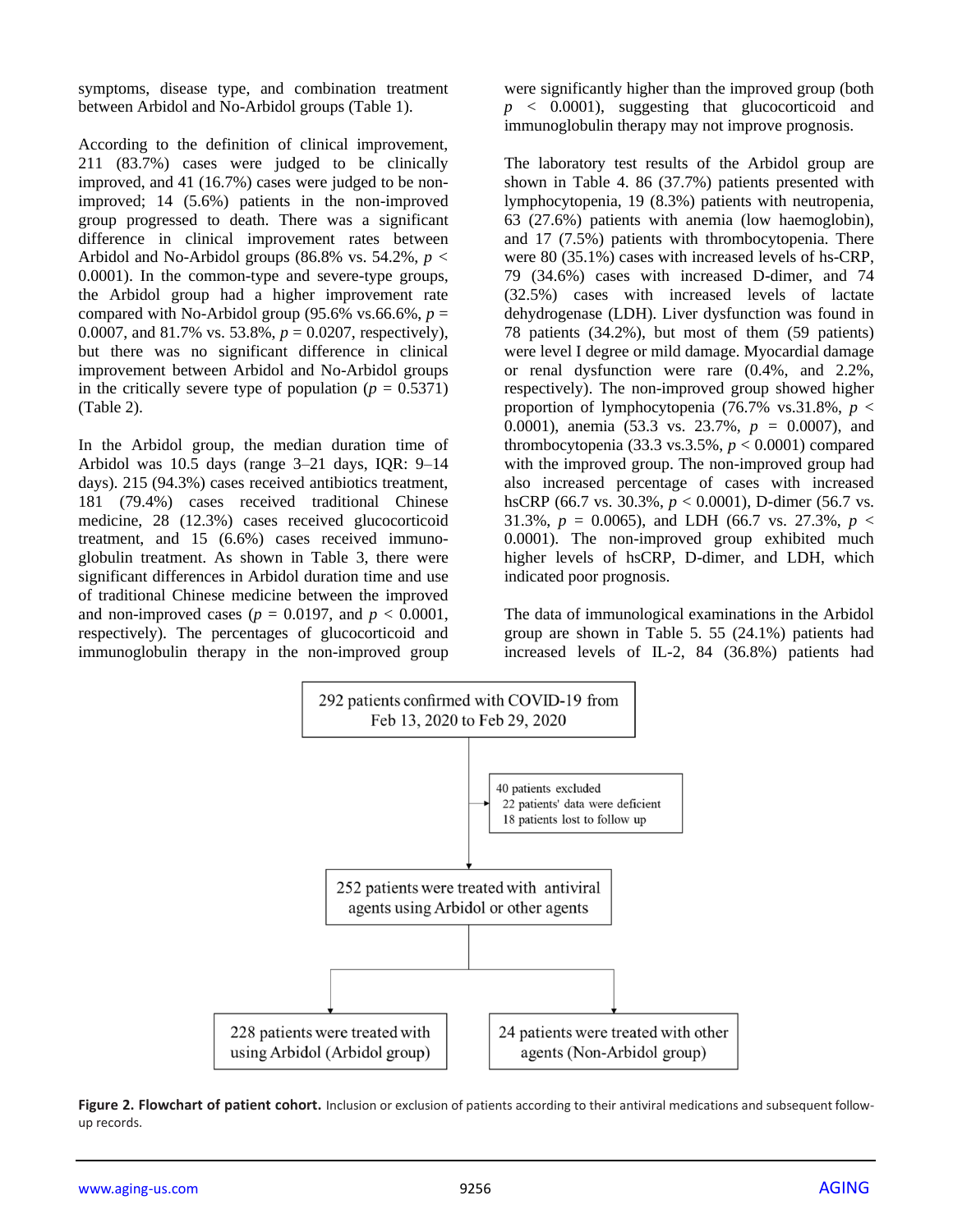| <b>Characteristics</b>              | <b>Total Patients</b> | Arbidol group | No-Arbidol group | $P$ value |
|-------------------------------------|-----------------------|---------------|------------------|-----------|
|                                     | $(n = 252)$           | $(n = 228)$   | $(n = 24)$       |           |
| Median (IQR) age (years)            | $65(56-69)$           | $65(55.5-69)$ | $65.5(59.5-72)$  | 0.2992    |
| <b>Sex</b>                          |                       |               |                  | 0.6941    |
| male                                | $106(42.1\%)$         | 95 (41.7%)    | 11 (45.8%)       |           |
| female                              | 146 (57.9%)           | 133 (58.3%)   | 13 (54.1%)       |           |
| Chronic medical illness             |                       |               |                  |           |
| chronic cardiovascular disease      | 107 (42.5%)           | 93 (40.8%)    | 14 (58.3%)       | 0.0981    |
| chronic pulmonary disease           | $14(5.6\%)$           | $12(5.3\%)$   | $2(8.3\%)$       | 0.5323    |
| diabetes                            | 44 (17.5%)            | 39 (17.1%)    | $5(20.8\%)$      | 0.6472    |
| others                              | 24 (9.5%)             | 23 (10.1%)    | $1(4.1\%)$       | 0.3472    |
| Symptoms                            |                       |               |                  |           |
| fever                               | 204 (81%)             | 186 (81.6%)   | 18 (75%)         | 0.4350    |
| cough                               | 160 (63.5%)           | 142 (62.3%)   | 18 (75%)         | 0.2183    |
| fatigue                             | 135 (53.6%)           | 120 (52.6%)   | 15 (62.5%)       | 0.3565    |
| dyspnea                             | 130 (51.6%)           | 115 (50.4%)   | 15 (62.5%)       | 0.2607    |
| myalgia                             | 92 (36.5%)            | 86 (37.7%)    | 6(25%)           | 0.2183    |
| pharyngalgia                        | 49 (19.4%)            | 42 (18.4%)    | $7(29.2\%)$      | 0.2058    |
| diarrhea                            | 40 (15.9%)            | 37 (16.2%)    | 3(12.5%)         | 0.6345    |
| abdominal pain                      | 33 (13.1%)            | 31 (13.6%)    | $2(8.3\%)$       | 0.4672    |
| headache                            | 27 (10.7%)            | 26 (11.4%)    | $1(4.1\%)$       | 0.2756    |
| vomiting                            | $18(7.1\%)$           | $15(6.6\%)$   | 3(12.5%)         | 0.2840    |
| Disease type                        |                       |               |                  |           |
| mild                                | $\overline{0}$        | $\Omega$      | $\Omega$         |           |
| common                              | 122 (48.4%)           | 113 (49.6%)   | 9(37.5%)         | 0.2607    |
| severe                              | 122 (48.4%)           | 109 (47.8%)   | 13 (54.2%)       | 0.5532    |
| critically severe                   | $8(3.2\%)$            | 6(2.6%)       | $2(8.3\%)$       | 0.1297    |
| Combination treatment               |                       |               |                  |           |
| Antibacterial agents                | 236 (93.7%)           | 215 (94.3%)   | 21 (87.5%)       | 0.1939    |
| <b>Traditional Chinese medicine</b> | 197 (78.2%)           | 181 (79.4%)   | 16(66.7%)        | 0.1513    |
| Glucocorticoid therapy              | 30 (11.9%)            | 28 (12.3%)    | $2(8.3\%)$       | 0.5700    |
| Immunoglobulin therapy              | 17 (6.7%)             | $15(6.6\%)$   | $2(8.3\%)$       | 0.7445    |

increased levels of IL-4, and 63 (27.6%) patients had slightly increased levels of IL-10. Most of the patients (181 cases, 79.4%) showed increased levels of IL-6, and 80 (35.1%) cases showed substantially increased levels of IL-6 ( $>100$  pg/L). The proportions of CD3 + T cells,  $CD4 + T$  cells, and the ratio of  $CD4/CD8 + T$  cells were slightly increased in some patients (11.0%, 27.6%, and 20.6%, respectively). Increased levels of CD8 + T cells were rare (1.3%). The non-improved group showed significantly more proportions of high levels of IL-6  $(96.7 \text{ vs. } 76.8\%, p = 0.0120)$  and IL-10 (56.7 vs. 23.2%,  $p \leq 0.0001$  compared with the improved group. Conspicuously, IL-6 was increased in 96.7% of patients in the non-improved group, suggesting that it may be an important prognostic indicator.

The changes of laboratory and immunological parameters, including lymphocyte counts, hsCRP, LDH, D-dimer, IL-6, and IL-10 levels were monitored (at 1 week intervals, in some patients) from day 1 to day 21 after hospitalization. As shown in Figure 3, nonimproved patients showed lower lymphocyte counts, and higher levels of hsCRP, LDH, D-dimer, IL-6, and IL-10 compared with improved patients. The means of hsCRP, LDH, D-dimer, and IL-10 declined gradually during the treatment in the improved patients. The means of IL-6 increased in the first week, and then decreased in the improved patients. In contrast, the levels of lymphocyte count, hsCRP, LDH, D-dimer, IL-6, and IL-10 did not change in the non-improved patients over time.

# **DISCUSSION**

Our study showed that the overall clinical improvement rate after Arbidol treatment was 86.8%, which was significantly higher than in COVID-19 patients not treated with Arbidol (54.2%). No serious adverse effects were observed in the Arbidol group. For common and severe disease types, the clinical improvement rates in Arbidol group were 95.6% and 81.7%, significantly higher than in Non-Arbidol group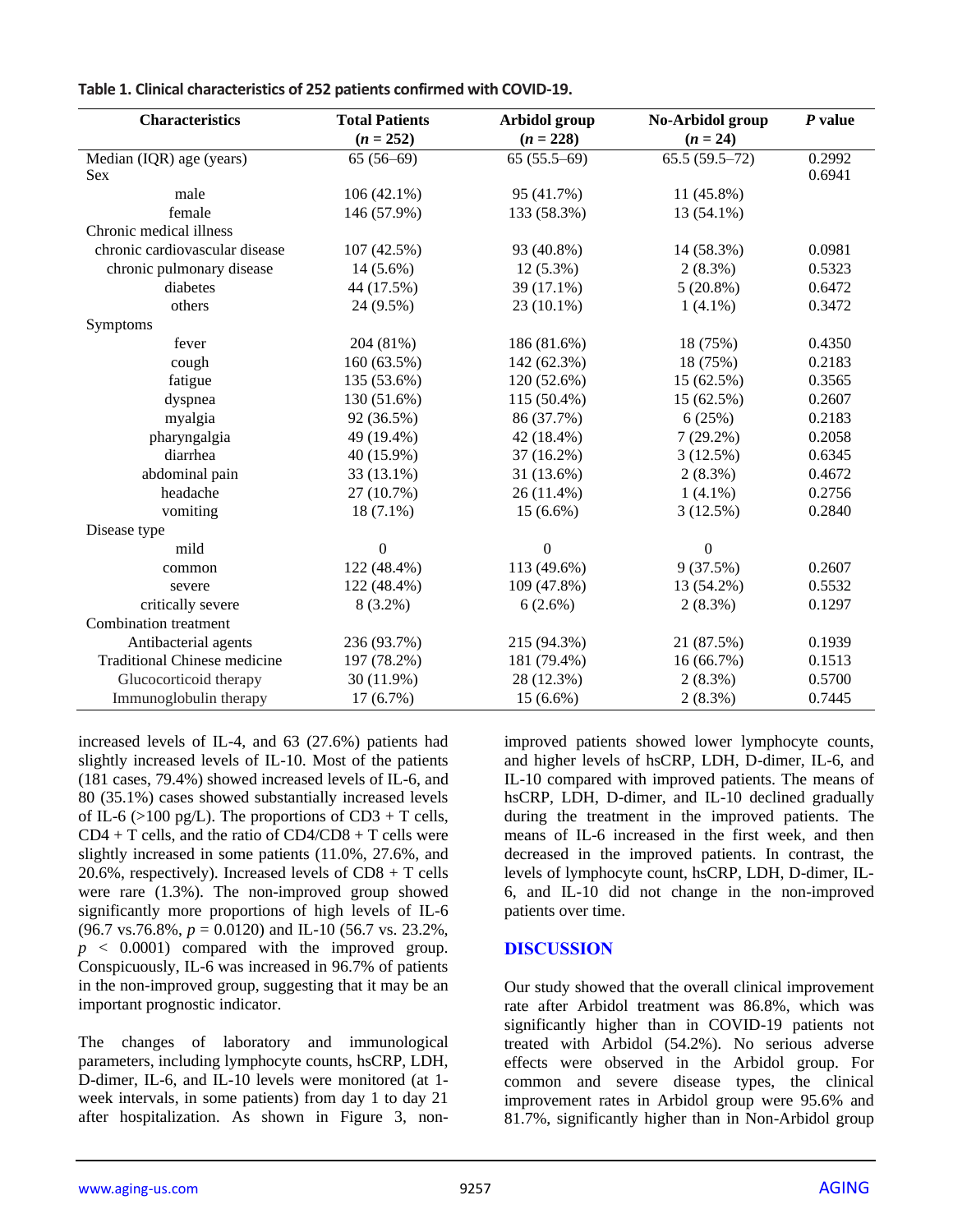#### **Table 2. Outcomes of 252 patients confirmed with COVID-19.**

| <b>Outcomes</b>        | <b>Total Patients</b> | Arbidol group | No-Arbidol group | P value  |
|------------------------|-----------------------|---------------|------------------|----------|
|                        | $(n = 252)$           | $(n = 228)$   | $(n = 24)$       |          |
| Total                  |                       |               |                  | < 0.0001 |
| Improved               | 211 (83.7%)           | 198 (86.8%)   | 13 (54.2%)       |          |
| Non-improved           | 41 (16.3%)            | 30 (13.2%)    | 11 (45.8%)       |          |
| Common type            |                       |               |                  | 0.0007   |
| Improved               | 114 (93.4%)           | 108 (95.6%)   | $6(66.6\%)$      |          |
| Non-improved           | $8(6.6\%)$            | $5(4.4\%)$    | 3(33.3%)         |          |
| Server type            |                       |               |                  | 0.0207   |
| Improved               | 96 (78.7%)            | 89 (81.7%)    | $7(53.8\%)$      |          |
| Non-improved           | 26 (21.3%)            | 20 (18.3%)    | $6(46.2\%)$      |          |
| Critically severe type |                       |               |                  | 0.5371   |
| Improved               | $1(12.5\%)$           | 1(16.7%)      | $\mathbf{0}$     |          |
| Non-improved           | 7(87.5%)              | $5(83.3\%)$   | $2(100\%)$       |          |

|  | Table 3. Combination treatments 228 patients treated with Arbidol. |  |  |  |  |
|--|--------------------------------------------------------------------|--|--|--|--|
|--|--------------------------------------------------------------------|--|--|--|--|

| <b>Treatments</b>                                         | <b>Total Patients</b><br>$(n = 228)$ | <b>Improved</b><br>$(n = 198)$ | Non-improved<br>$(n = 30)$ | P value  |
|-----------------------------------------------------------|--------------------------------------|--------------------------------|----------------------------|----------|
| Median (IQR) duration of                                  |                                      |                                |                            |          |
| Arbidol treatment(days)<br>Arbidol duration groups (days) | $10.5(9-14)$                         | $11(10-14)$                    | $8(7-14)$                  | 0.0115   |
| $\leq$ 5                                                  | $14(6.1\%)$                          | $9(4.5\%)$                     | $5(16.7\%)$                |          |
| $6 - 10$                                                  | 100 (43.9%)                          | 85 (42.9%)                     | 15 (50.0%)                 |          |
| $11 - 15$                                                 | 88 (38.6%)                           | 82 (41.4%)                     | 6(20%)                     |          |
| $16 - 20$                                                 | 24 (10.5%)                           | $20(10.1\%)$                   | $4(13.3\%)$                |          |
| >20                                                       | $2(0.9\%)$                           | $2(1.0\%)$                     | 0                          |          |
| Antibacterial agents                                      | 215 (94.3%)                          | 186 (93.9%)                    | 29 (96.7%)                 | 0.5483   |
| Traditional Chinese medicine                              | 181 (79.4%)                          | 162 (81.8%)                    | 19 (63.3%)                 | 0.0197   |
| Glucocorticoid therapy                                    | 28 (12.3%)                           | $11(5.6\%)$                    | $17(56.7\%)$               | < 0.0001 |
| Immunoglobulin therapy                                    | 15 (6.6%)                            | $6(3.0\%)$                     | $9(30.0\%)$                | < 0.0001 |

(66.6% and 53.8%). There was no significant difference in clinical improvement in the critically severe type, as the number of critically severe cases was small, and it was more important for critically severe cases to manage underlying complications. Some observational studies indicated that Arbidol might be effective in COVID-19 treatment [12, 13]. A randomized controlled trial, which enrolled 100 patients demonstrated that Arbidol, compared to KALETRA, was associated with clinical and laboratory improvements, including peripheral oxygen saturation, need for ICU admission, duration of hospitalization, chest CT, white blood cell counts, and erythrocyte sedimentation rate [17]. However, large sample size randomized controlled trials of Arbidol in COVID-19 were lacking. Our study suggested that Arbidol might be effective in the treatment of COVID-19 patients with tolerable adverse effects, especially in common and severe disease types.

The recommended duration time for Arbidol to treat influenza was 5 days [7, 8]. However, we found that improved patients had a longer duration time of Arbidol treatment compared with non-improved patients. Another randomized controlled trial also suggested longer Arbidol treatment (200 mg three times daily, 7 to 14 days) based on the severity of disease [17]. Since the time of Arbidol treatment likely contributes to clinical improvement of COVID-19 patients, we suggest that the time of Arbidol treatment of COVID-19 is extended, as long as the side effects can be tolerated.

Most improved patients in our study also received traditional Chinese medicine. Application of traditional Chinese medicine in the treatment of COVID-19 has been inspired by the treatment of SARS-CoV in 2002 in Guangdong Province in China [18]. A recent study of four COVID-19 patients reported that three patients were significantly improved by using traditional Chinese medicine combined with western medicine [19]. The purpose of traditional Chinese medicine treatment is to relieve symptoms and enhance physical fitness. Since the treatment is based primarily on an overall analysis of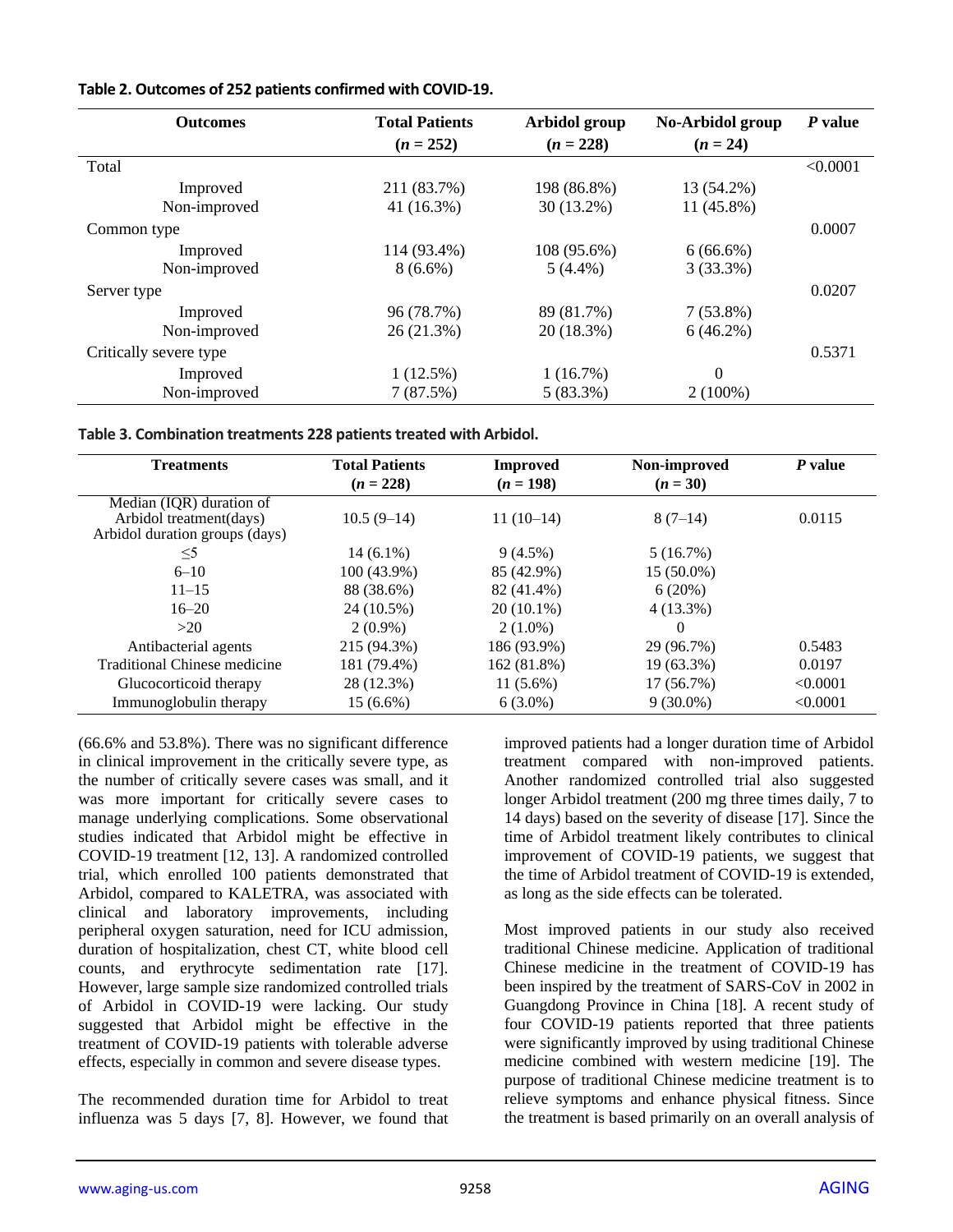#### **Table 4. Laboratory findings of 228 patients treated with Arbidol.**

| <b>Characteristics</b>                                                                  | <b>Total Patients</b><br>$(n = 228)$ | <b>Improved</b><br>$(n = 198)$ | Non-improved<br>$(n = 30)$ | $P$ value |
|-----------------------------------------------------------------------------------------|--------------------------------------|--------------------------------|----------------------------|-----------|
| Lymphocytopenia                                                                         | 86 (37.7%)                           | 63 (31.8%)                     | 23 (76.7%)                 | < 0.0001  |
| (normal range $1.1 - 3.2 \times 10^9$ /L)<br>$0.5 - 1.0$                                | 73 (32.0%)                           | 60 (30.3%)                     | 13 (43.3%)                 |           |
| < 0.5                                                                                   | 13 (5.7%)                            | 3(1.5%)                        | $10(33.3\%)$               |           |
| Neutropenia                                                                             | 19 (8.3%)                            | $14(7.1\%)$                    | 5(16.7%)                   | 0.0764    |
| (normal range $1.8 - 6.3 \times 10^9$ /L)                                               |                                      |                                |                            |           |
| $1.50 - 1.79$                                                                           | $7(3.1\%)$                           | $6(3.0\%)$                     | $1(3.3\%)$                 |           |
| $1.00 - 1.49$                                                                           | $9(3.9\%)$                           | $7(3.5\%)$                     | $2(6.7\%)$                 |           |
| $0.50 - 0.99$                                                                           | $3(1.3\%)$                           | $1(0.5\%)$                     | $2(6.7\%)$                 |           |
| Low hemoglobin<br>(normal range $120-175$ g/L)                                          | 63 (27.6%)                           | 47 (23.7%)                     | 16 (53.3%)                 | 0.0007    |
| $90 - 119$                                                                              | 52 (22.8%)                           | 41 (20.7%)                     | 11(36.7%)                  |           |
| $60 - 89$                                                                               | $11(4.8\%)$                          | $6(3.0\%)$                     | 5(16.7%)                   |           |
| Thrombocytopenia                                                                        | 17 (7.5%)                            | $7(3.5\%)$                     | $10(33.3\%)$               | < 0.0001  |
| (normal range $100-350 \times 10^9$ /L)                                                 |                                      |                                |                            |           |
| $75 - 99$                                                                               | $7(3.1\%)$                           | $6(3.0\%)$                     | $1(3.3\%)$                 |           |
| $50 - 74$                                                                               | $2(0.9\%)$                           | $0(0.0\%)$                     | $2(6.7\%)$                 |           |
| $25 - 49$                                                                               | $6(2.6\%)$                           | $1(0.5\%)$                     | 5(16.7%)                   |           |
| <25                                                                                     | $2(0.9\%)$                           | $0(0.0\%)$                     | $2(6.7\%)$                 |           |
| Increased hypersensitive C reactive<br>protein (normal range <4.0mg/L)                  | 80 (35.1%)                           | 60 (30.3%)                     | 20 (66.7%)                 | 0.0001    |
| $4 - 9.9$                                                                               | 20 (8.8%)                            | 19 (9.6%)                      | $1(3.3\%)$                 |           |
| $10 - 19.9$                                                                             | 18 (7.9%)                            | 15 (7.6%)                      | $3(10.0\%)$                |           |
| $20 - 99.9$                                                                             | 32 (14%)                             | 23 (11.6%)                     | $9(30.0\%)$                |           |
| $100 - 200$                                                                             | $10(4.4\%)$                          | 3(1.5%)                        | 7(23.3%)                   |           |
| Increased D-dimer                                                                       | 79 (34.6%)                           | 62 (31.3%)                     | 17 (56.7%)                 | 0.0065    |
| (normal range $<$ 0.5mg/L)<br>$0.5 - 0.9$                                               | $20(8.8\%)$                          | $20(10.1\%)$                   | $\boldsymbol{0}$           |           |
| $1.0 - 1.9$                                                                             | 26 (11.4%)                           | $20(10.1\%)$                   | $6(20.0\%)$                |           |
| $2.0 - 4.9$                                                                             | 29 (12.7%)                           | $22(11.1\%)$                   | 7(23.3%)                   |           |
| $5.0 - 10.0$                                                                            | $4(1.8\%)$                           | $\boldsymbol{0}$               | $4(13.3\%)$                |           |
| Increased lactate dehydrogenase                                                         |                                      |                                |                            |           |
| (normal range $109 - 245U/L$ )                                                          | 74 (32.5%)                           | 54 (27.3%)                     | 20 (66.7%)                 | < 0.0001  |
| 246-299                                                                                 | 41 (18%)                             | 34 (17.2%)                     | 7(23.3%)                   |           |
| 300-399                                                                                 | $17(7.4\%)$                          | 13 (6.6%)                      | $4(13.3\%)$                |           |
| 400-1000                                                                                | 16(7%)                               | 7(3.5%)                        | $9(30.0\%)$                |           |
| Increased alanine aminotransferase<br>(normal range 5-40U/L)                            | 78 (34.2%)                           | 65 (32.8%)                     | 13 (43.3%)                 | 0.2584    |
| $41 - 99$                                                                               | 59 (25.9%)                           | 50 (25.3%)                     | $9(30.0\%)$                |           |
| $100 - 199$                                                                             | 17(7.5%)                             | $14(7.1\%)$                    | $3(10.0\%)$                |           |
| 200-500                                                                                 | $2(0.9\%)$                           | $1(0.5\%)$                     | $1(3.3\%)$                 |           |
| <b>Increased Creatinine</b><br>(normal range 44-133umol/L)                              | $1(0.4\%)$                           | $\boldsymbol{0}$               | $1(3.3\%)$                 | 0.0100    |
| 134-200                                                                                 | $1(0.4\%)$                           | $\boldsymbol{0}$               | $1(3.3\%)$                 |           |
| Increased hypersensitive troponin I<br>(normal range $\langle 26.2 \text{ng/L} \rangle$ | $5(2.2\%)$                           | $\boldsymbol{0}$               | 5(16.7%)                   | < 0.0001  |
| $26.3 - 50$                                                                             | $5(2.2\%)$                           | $\boldsymbol{0}$               | 5(16.7%)                   |           |

the individual patient's symptoms, each patient receives different combination and regimen of Chinese herbs. Although there were statistical differences between improved and non-improved patients regarding the use of traditional Chinese medicine in this study, the number of patients who did not receive traditional Chinese medicine was small. The precise effect of traditional Chinese medicine in COVID-19 treatment needs to be

analyzed in future by a strictly designed prospective randomized controlled study.

The use antibiotics in COVID-19 treatment was controversial. Considering the high probability of secondary bacterial infections in COVID-19 patients, most physicians recommend the empirical or prophylactic use of antibiotics [1–4]. In our study, no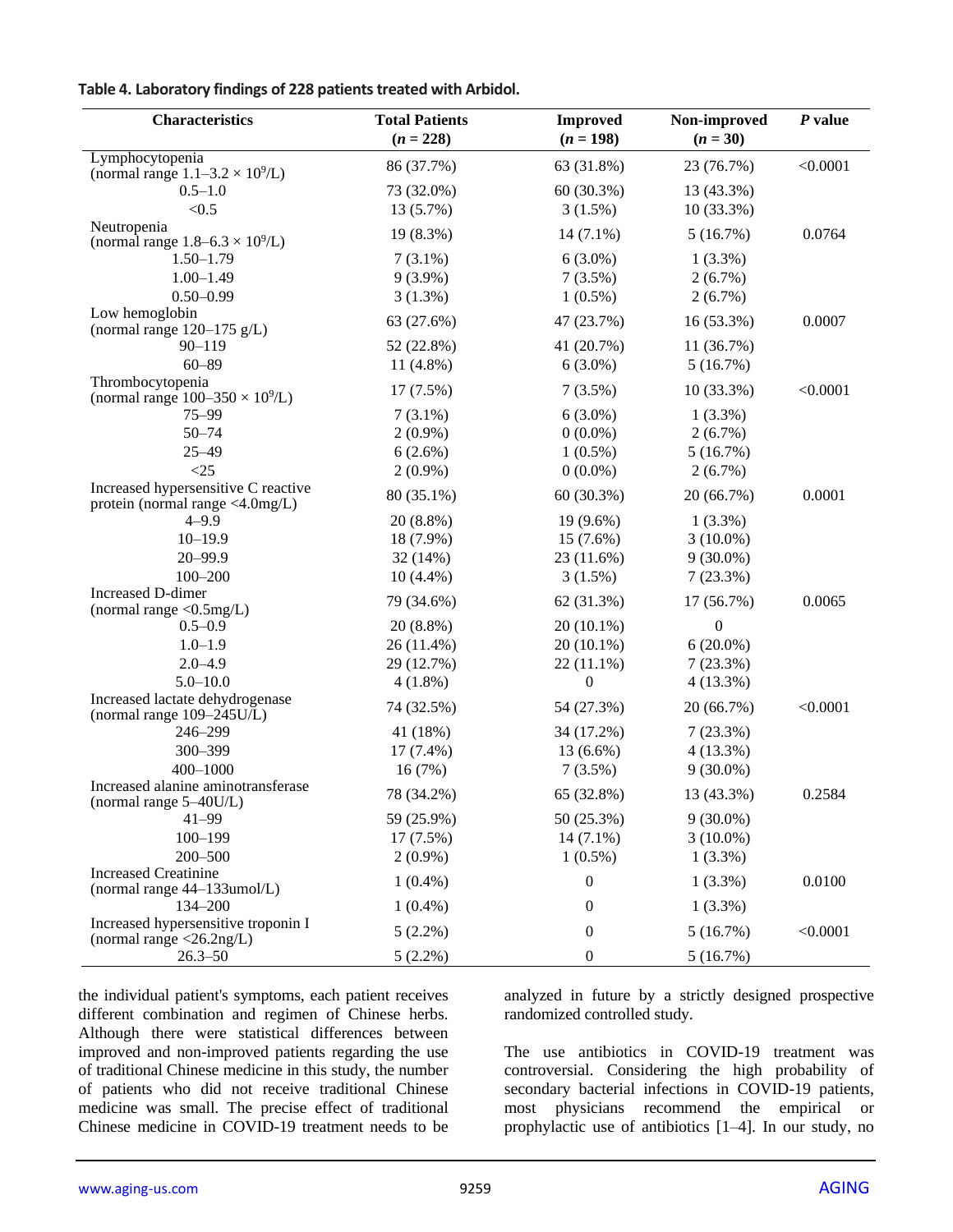| Table 5. Immunological examinations of 228 patients treated with Arbidol. |  |  |  |
|---------------------------------------------------------------------------|--|--|--|
|---------------------------------------------------------------------------|--|--|--|

| <b>Characteristics</b>                        | <b>Total Patients</b>   | <b>Improved</b> | Non-improved | $P$ value |
|-----------------------------------------------|-------------------------|-----------------|--------------|-----------|
|                                               | $(n = 228)$             | $(n = 198)$     | $(n = 30)$   |           |
| Increased interleukin-2                       | $\overline{55(24.1\%)}$ | $44(22.2\%)$    | 11(36.7%)    | 0.0848    |
| (normal range $0.1-4.1$ pg/ml)                |                         |                 |              |           |
| $4.2 - 5.9$                                   | 44 (19.3%)              | 35 (17.7%)      | $9(30.0\%)$  |           |
| $6.1 - 10$                                    | 11 $(4.8\%)$            | $9(4.5\%)$      | $2(6.7\%)$   |           |
| Increased interleukin-4                       | 84 (36.8%)              | 71 (35.9%)      | 13 (43.3%)   | 0.4290    |
| (normal range $0.1 - 3.2$ pg/ml)              |                         |                 |              |           |
| $3.3 - 4.9$                                   | 62(27.2%)               | 52 (26.3%)      | $10(33.3\%)$ |           |
| $5.0 - 7.0$                                   | $22(9.6\%)$             | $19(9.6\%)$     | $3(10.0\%)$  |           |
| Increased interleukin-6                       | 181 (79.4%)             | 152 (76.8%)     | 29 (96.7%)   | 0.0120    |
| (normal range $0.1-2.9$ pg/ml)<br>$3.0 - 9.9$ | $25(11\%)$              | 24 (12.1%)      | $1(3.3\%)$   |           |
| $10.0 - 99.9$                                 |                         |                 |              |           |
|                                               | 76 (33.3%)              | $60(30.3\%)$    | $16(53.3\%)$ |           |
| 100.0-499.9                                   | 59 (25.9%)              | 49 (24.7%)      | $10(33.3\%)$ |           |
| 500-1000.0                                    | $21(9.2\%)$             | $19(9.6\%)$     | $2(6.7\%)$   |           |
| Increased interleukin-10                      | 63 (27.6%)              | 46 (23.2%)      | 17 (56.7%)   | < 0.0001  |
| (normal range $0.1-5.0$ pg/ml)<br>$5.1 - 9.9$ | 59 (25.9%)              | 44 (22.2%)      | 15 (50.0%)   |           |
| $10.0 - 20.0$                                 | $4(1.8\%)$              | $2(1.0\%)$      | $2(6.7\%)$   |           |
| Increased CD3 + T cells                       | 25 (11.0%)              | $22(11.1\%)$    | $3(10.0\%)$  | 0.8560    |
| (normal range $58.2 - 84.2\%$ )               |                         |                 |              |           |
| 84.3-89.9                                     | 19 (8.3%)               | $17(8.6\%)$     | $2(6.7\%)$   |           |
| $90.0 - 95.0$                                 | $6(2.6\%)$              | $5(2.5\%)$      | $1(3.3\%)$   |           |
| Increased CD4 + T cells                       | 63 (27.6%)              | 55 (27.8%)      | 8(26.7%)     | 0.8991    |
| (normal range 25.3–51.4%)                     |                         |                 |              |           |
| 51.5-59.9                                     | 47 (20.6%)              | 42 (21.2%)      | 5(16.7%)     |           |
| $60.0 - 70.0$                                 | 16(7%)                  | 13 (6.6%)       | $3(10.0\%)$  |           |
| Increased CD8 +T cells                        | $3(1.3\%)$              | $2(1.0\%)$      | $1(3.3\%)$   | 0.2980    |
| (normal range 14.2-38.9%)                     |                         |                 |              |           |
| $39 - 50$                                     | $3(1.3\%)$              | $2(1.0\%)$      | $1(3.3\%)$   |           |
| Increased CD4/CD8 ratio                       | 47 (20.6%)              | 37 (18.7%)      | 10 (33.3%)   | 0.0646    |
| (normal range $0.41-2.72$ )                   |                         |                 |              |           |
| $2.73 - 2.99$                                 | $10(4.4\%)$             | $9(4.5\%)$      | $1(3.3\%)$   |           |
| $3.00 - 3.99$                                 | 22 (9.6%)               | $17(8.6\%)$     | 5(16.7%)     |           |
| $4.00 - 5.0$                                  | $15(6.6\%)$             | $11(5.6\%)$     | $4(13.3\%)$  |           |

significant difference was found between the improved and non-improved patients regarding the use of antibiotic. Since the number of COVID-19 patients who did not receive antibiotics in our study was small, the results should be confirmed by large sample clinical studies.

Our study showed that non-improved patients had higher rates of lymphocytopenia, anemia, and thrombocytopenia, and increased levels of hsCRP, LDH, and D-dimer than improved patients. Lymphocytopenia was also considered as the main feature of SARS and MERS cases [20–23]. It is possible that the virus induces lymphocyte apoptosis and destruction [24, 25]. Apart from lymphocytopenia, increased rates of anemia and thrombocytopenia were also observed in non-improved patients in this study. We speculate that a disordered immune response during COVID-19 progression may directly impair red blood cells and platelets, resulting in their decline. hsCRP is the predominant acute phase protein in infection-related inflammation, and high serum LDH may reflect cell damage and inflammation in lung tissues [26, 27]. High levels of D-dimer reflect coagulation disorder, which may be related to persistent inflammatory response. The levels of these markers were similar to previous studies [2–4], suggesting that they might be important prognostic indicators in COVID-19. Our data showed that the levels of hsCRP, LDH, and D-dimer decreased after treatment in improved patients but did not change or increased in non-improved patients, indicating that changes in these markers might be associated with severity and disease course of COVID-19.

Previous studies have suggested that inflammatory cytokine storm was associated with the severity of COVID-19 infection [28]. Our data showed that nonimproved patients had significantly higher levels of IL-6 and IL-10 compared with improved patients. IL-6 is produced by a variety of cells in the lung parenchyma,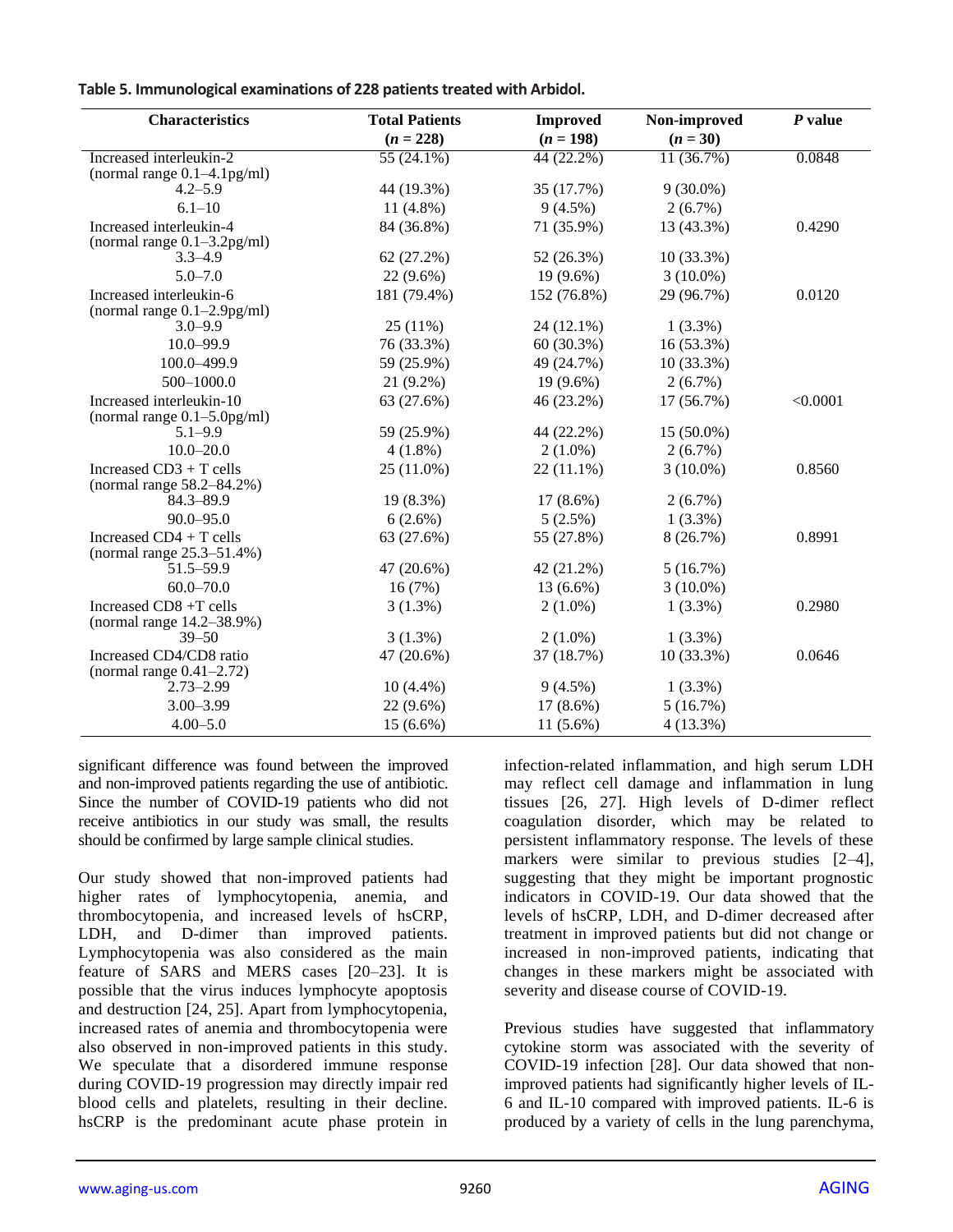including alveolar macrophages, type II pneumocytes, T lymphocytes, and lung fibroblasts. IL-6 is an acute phase inflammatory cytokine, and its circulating levels reflect the lung inflammation [29, 30]. Our finding that non-improved patients had significantly increased IL-6 levels is consistent with other studies demonstrating that high IL-6 levels correlate with severity of COVID-19 [31], and that increased plasma and bronchoalveolar IL-6 levels are associated with lung injury and prolonged mechanical ventilation, organ dysfunction, morbidity and mortality in lung diseases [32, 33]. IL-10 is produced by a variety of cells, including B cells, monocytes, DCs, NK cells, and T cells. In influenza infection, IL-10 is highly abundant, especially during the adaptive immune response [34]. Our data showed that improved patients had elevated levels of IL-6 and IL-10 in early stages, but these levels declined in later stages. These results indicated that IL-6 and IL-10 were increased at the beginning of COVID-19 infection, but their levels decreased during treatment and correlated with disease outcome; thus, these two cytokines might serve as early diagnostic and prognostic markers of COVID-19. In addition, targeting IL-6 may ameliorate the cytokine storm-related symptoms in severe COVID- 19 cases. Indeed, promising therapeutic effects of targeting IL-6 were recently reported in severe COVID-19 patients [35].

In summary, our data demonstrated that Arbidol was effective in the treatment of COVID-19 patients and had tolerable adverse effects. Thus, Arbidol may represent a cost-effective pharmacological approach affordable for developing countries in urgent need for effective antiviral therapies. In addition, our data suggested that lymphocytopenia, and increased levels of hsCRP, Ddimer, LDH, IL-6, and IL-10 were associated with severity and disease course of COVID-19 and might indicate a poor therapeutic efficacy.

#### **Ethics approval and consent to participate**

This study was approved by the Ethics Committee of Union Hospital, Tongji Medical College, Huazhong University of Science and Technology and conformed to the principles set out in the WMA Declaration of Helsinki and the Department of Health and Human Services Belmont Report. The committee's reference number was 0049.



**Figure 3. Dynamic profile of laboratory and immunological parameters in COVID-19 patients treated with Arbidol.** (**A**) Lymphocyte count. (**B**) hs-CRP. (**C**) LDH. (**D**) D-dimer. (**E**) IL-6. (**F**) IL-10.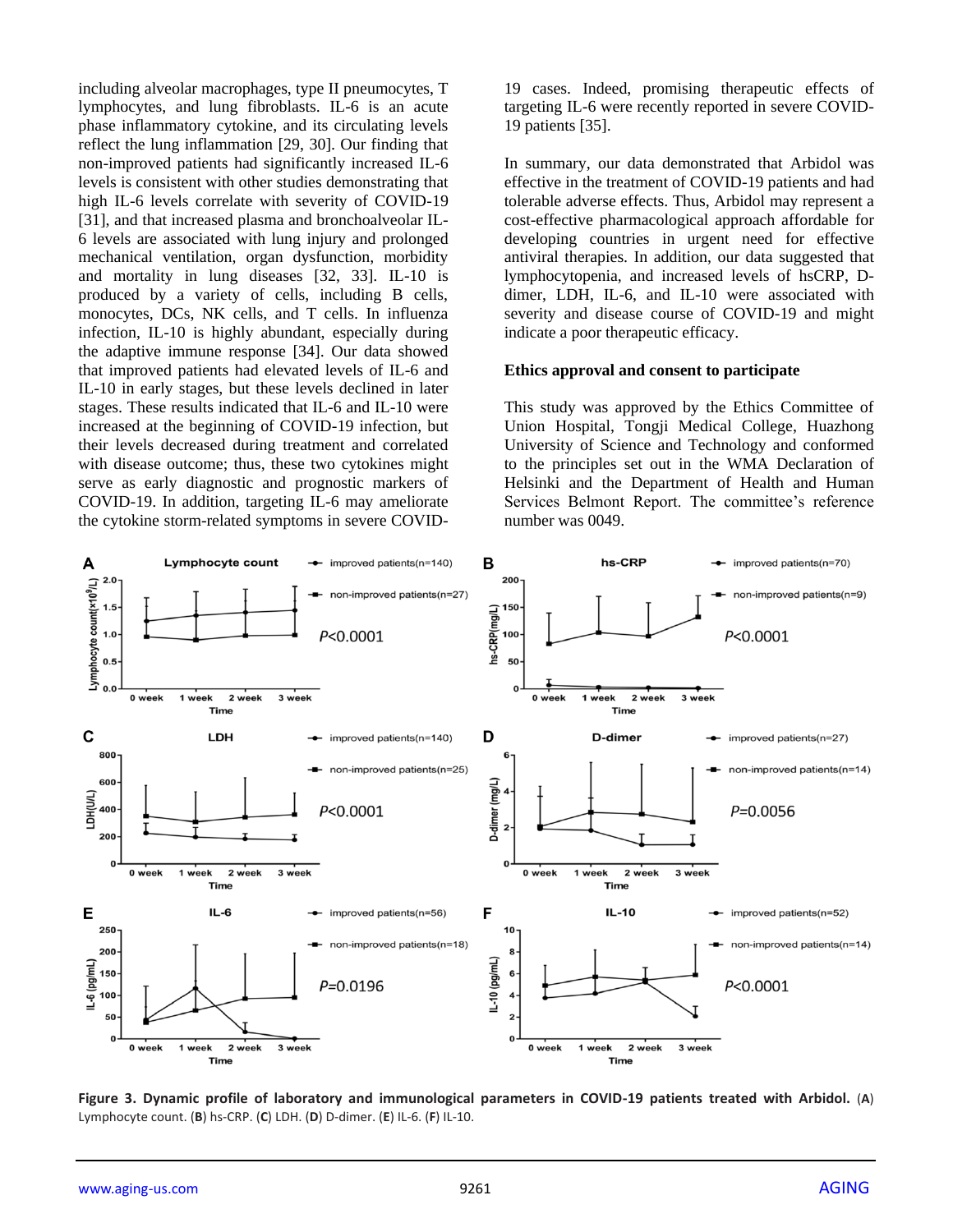#### **AUTHOR CONTRIBUTIONS**

Data collection and interpretation: XJ, YHM, FP; Literature search: ZKK, YBH; Original draft preparation: XJ, CJ; Review and editing: XJ, MR; Supervision: MR. All authors reviewed and approved the final version of the manuscript. All authors gave final approval for the manuscript version to be published.

# **CONFLICTS OF INTEREST**

The authors have declared that no conflicts of interest exist.

# **FUNDING**

The authors would like to acknowledge funding by the Foundation for Fostering Key Talents for Middle-aged and Young Medical Personnel in Wuhan (2016), CSCO Cancer Research Fund (NO. Y-2019Genecast-061 and NO. Y-sy2018-018), and 2019 Wu Jieping Medical Foundation-Xinda Cancer Research Fund to Rui Meng.

## **REFERENCES**

1. Wu Z, McGoogan JM. Characteristics of and Important Lessons From the Coronavirus Disease 2019 (COVID-19) Outbreak in China: Summary of a Report of 72314 Cases From the Chinese Center for Disease Control and Prevention. JAMA. 2020; 323:1239–42. <https://doi.org/10.1001/jama.2020.2648>

PMID: [32091533](http://www.ncbi.nlm.nih.gov/pubmed/32091533)

- 2. Chen N, Zhou M, Dong X, Qu J, Gong F, Han Y, Qiu Y, Wang J, Liu Y, Wei Y, Xia J, Yu T, Zhang X, Zhang L. Epidemiological and clinical characteristics of 99 cases of 2019 novel coronavirus pneumonia in Wuhan, China: a descriptive study. Lancet. 2020; 395:507–13. [https://doi.org/10.1016/S0140-6736\(20\)30211-7](https://doi.org/10.1016/S0140-6736(20)30211-7) PMID[:32007143](http://www.ncbi.nlm.nih.gov/pubmed/32007143)
- 3. Zhou F, Yu T, Du R, Fan G, Liu Y, Liu Z, Xiang J, Wang Y, Song B, Gu X, Guan L, Wei Y, Li H, et al. Clinical course and risk factors for mortality of adult inpatients with COVID-19 in Wuhan, China: a retrospective cohort study. Lancet. 2020; 395:1054–62. [https://doi.org/10.1016/S0140-6736\(20\)30566-3](https://doi.org/10.1016/S0140-6736(20)30566-3) PMID: [32171076](http://www.ncbi.nlm.nih.gov/pubmed/32171076)
- 4. Wang D, Hu B, Hu C, Zhu F, Liu X, Zhang J, Wang B, Xiang H, Cheng Z, Xiong Y, Zhao Y, Li Y, Wang X, Peng Z. Clinical Characteristics of 138 Hospitalized Patients With 2019 Novel Coronavirus-Infected Pneumonia in Wuhan, China. JAMA. 2020; 323:1061–69. <https://doi.org/10.1001/jama.2020.1585> PMID: [32031570](http://www.ncbi.nlm.nih.gov/pubmed/32031570)
- 5. Wang M, Cao R, Zhang L, Yang X, Liu J, Xu M, Shi Z, Hu Z, Zhong W, Xiao G. Remdesivir and chloroquine effectively inhibit the recently emerged novel coronavirus (2019-nCoV) *in vitro*. Cell Res. 2020; 30:269–71. <https://doi.org/10.1038/s41422-020-0282-0> PMID: [32020029](http://www.ncbi.nlm.nih.gov/pubmed/32020029)
- 6. Wang X, Cao R, Zhang H, Liu J, Xu M, Hu H, Li Y, Zhao L, Li W, Sun X, Yang X, Shi Z, Deng F, et al. The antiinfluenza virus drug, arbidol is an efficient inhibitor of SARS-CoV-2 *in vitro*. Cell Discov. 2020; 6:28. <https://doi.org/10.1038/s41421-020-0169-8> PMID: [32373347](http://www.ncbi.nlm.nih.gov/pubmed/32373347)
- 7. Boriskin YS, Leneva IA, Pécheur EI, Polyak SJ. Arbidol: a broad-spectrum antiviral compound that blocks viral fusion. Curr Med Chem. 2008; 15:997– 1005. <https://doi.org/10.2174/092986708784049658> PMID: [18393857](http://www.ncbi.nlm.nih.gov/pubmed/18393857)
- 8. Blaising J, Polyak SJ, Pécheur EI. Arbidol as a broadspectrum antiviral: an update. Antiviral Res. 2014; 107:84–94. <https://doi.org/10.1016/j.antiviral.2014.04.006> PMID: [24769245](http://www.ncbi.nlm.nih.gov/pubmed/24769245)
- 9. Special Expert Group for Control of the Epidemic of Novel Coronavirus Pneumonia of the Chinese Preventive Medicine Association. [An update on the epidemiological characteristics of novel coronavirus pneumonia (COVID-19)]. Zhonghua Liu Xing Bing Xue Za Zhi. 2020; 41:139–44.

<https://doi.org/10.3760/cma.j.issn.0254-6450.2020.02.002> PMID: [32057211](http://www.ncbi.nlm.nih.gov/pubmed/32057211)

- 10. News. **Example 10. News.** [Available at: [http://www.sd.chinanews.com/2/2020/0205/70145.html.](http://www.sd.chinanews.com/2/2020/0205/70145.html)  Accessed February 5, 2020 (in Chinese)]
- 11. Lin L, Li TS. [Interpretation of "Guidelines for the Diagnosis and Treatment of Novel Coronavirus (2019 nCoV) Infection by the National Health Commission (Trial Version 5)"]. Zhonghua Yi Xue Za Zhi. 2020; 100:E001. <https://doi.org/10.3760/cma.j.issn.0376-2491.2020.0001> PMID: [32033513](http://www.ncbi.nlm.nih.gov/pubmed/32033513)
- 12. Xu P, Huang J, Fan Z, Huang W, Qi M, Lin X, Song W, Yi L. Arbidol/IFN- α2b therapy for patients with corona virus disease 2019: a retrospective multicenter cohort study. Microbes Infect. 2020; 22:200–05. <https://doi.org/10.1016/j.micinf.2020.05.012> PMID: [32445881](http://www.ncbi.nlm.nih.gov/pubmed/32445881)
- 13. Deng L, Li C, Zeng Q, Liu X, Li X, Zhang H, Hong Z, Xia J. Arbidol combined with LPV/r versus LPV/r alone against Corona Virus Disease 2019: A retrospective cohort study. J Infect. 2020; 81:e1–5.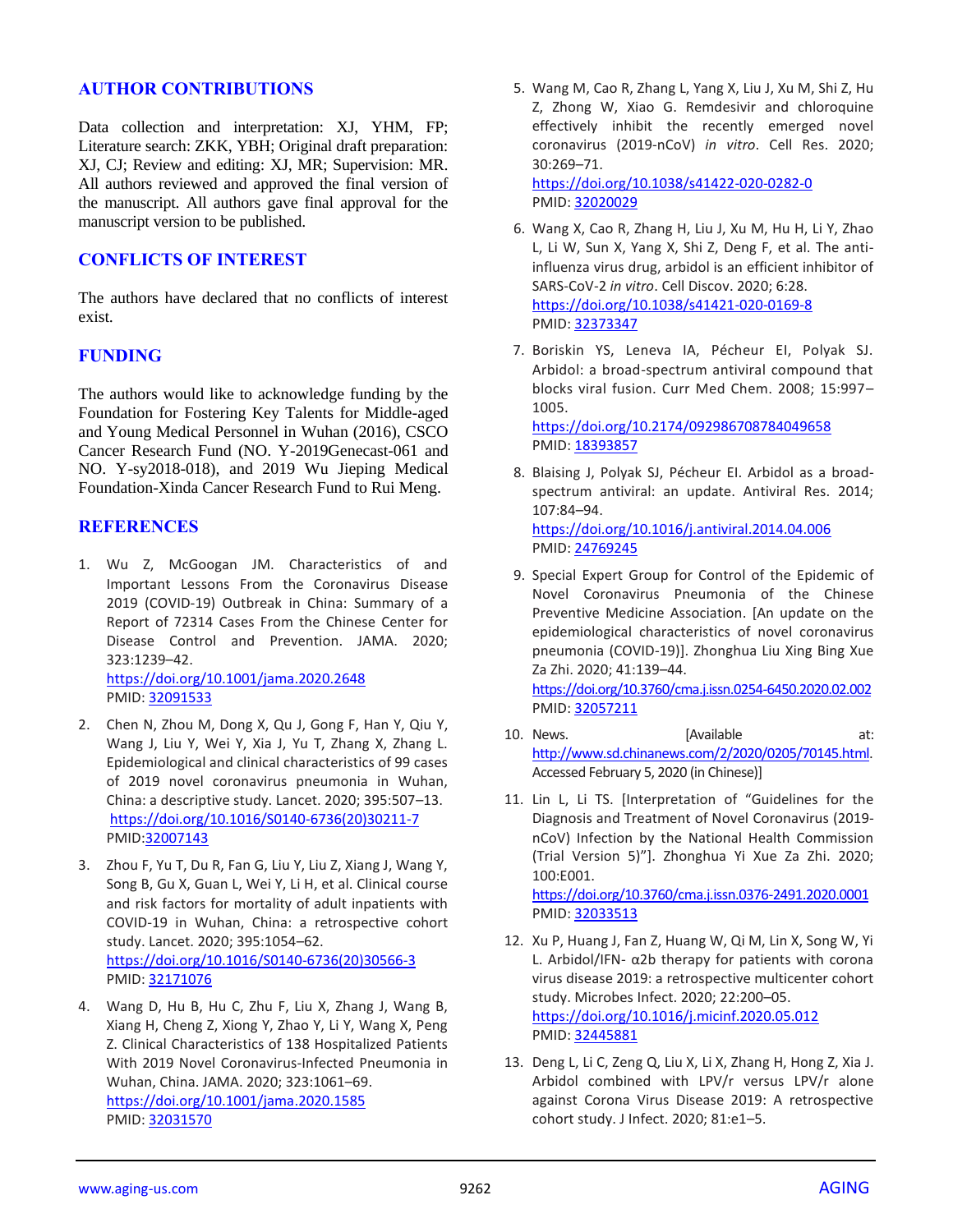<https://doi.org/10.1016/j.jinf.2020.03.002> PMID: [32171872](http://www.ncbi.nlm.nih.gov/pubmed/32171872)

14. Assiri A, Al-Tawfiq JA, Al-Rabeeah AA, Al-Rabiah FA, Al-Hajjar S, Al-Barrak A, Flemban H, Al-Nassir WN, Balkhy HH, Al-Hakeem RF, Makhdoom HQ, Zumla AI, Memish ZA. Epidemiological, demographic, and clinical characteristics of 47 cases of Middle East respiratory syndrome coronavirus disease from Saudi Arabia: a descriptive study. Lancet Infect Dis. 2013; 13:752–61. [https://doi.org/10.1016/S1473-3099\(13\)70204-4](https://doi.org/10.1016/S1473-3099(13)70204-4)

PMID: [23891402](http://www.ncbi.nlm.nih.gov/pubmed/23891402)

- 15. de Brito RC, Lucena-Silva N, Torres LC, Luna CF, Correia JB, da Silva GA. The balance between the serum levels of IL-6 and IL-10 cytokines discriminates mild and severe acute pneumonia. BMC Pulm Med. 2016; 16:170. <https://doi.org/10.1186/s12890-016-0324-z> PMID: [27905908](http://www.ncbi.nlm.nih.gov/pubmed/27905908)
- 16. Herold T, Jurinovic V, Arnreich C, Lipworth BJ, Hellmuth JC, von Bergwelt-Baildon M, Klein M, Weinberger T. Elevated levels of IL-6 and CRP predict the need for mechanical ventilation in COVID-19. J Allergy Clin Immunol. 2020; 146:128–136.e4. <https://doi.org/10.1016/j.jaci.2020.05.008> PMID: [32425269](http://www.ncbi.nlm.nih.gov/pubmed/32425269)
- 17. Nojomi M, Yassin Z, Keyvani H, Makiani MJ, Roham M, Laali A, Dehghan N, Navaei M, Ranjbar M. Effect of Arbidol (Umifenovir) on COVID-19: a randomized controlled trial. BMC Infect Dis. 2020; 20:954. <https://doi.org/10.1186/s12879-020-05698-w> PMID: [33317461](http://www.ncbi.nlm.nih.gov/pubmed/33317461)
- 18. Liu J, Manheimer E, Shi Y, Gluud C. Chinese herbal medicine for severe acute respiratory syndrome: a systematic review and meta-analysis. J Altern Complement Med. 2004; 10:1041–51. <https://doi.org/10.1089/acm.2004.10.1041> PMID: [15674000](http://www.ncbi.nlm.nih.gov/pubmed/15674000)
- 19. Wang Z, Chen X, Lu Y, Chen F, Zhang W. Clinical characteristics and therapeutic procedure for four cases with 2019 novel coronavirus pneumonia receiving combined Chinese and Western medicine treatment. Biosci Trends. 2020; 14:64–68. <https://doi.org/10.5582/bst.2020.01030> PMID: [32037389](http://www.ncbi.nlm.nih.gov/pubmed/32037389)
- 20. Ksiazek TG, Erdman D, Goldsmith CS, Zaki SR, Peret T, Emery S, Tong S, Urbani C, Comer JA, Lim W, Rollin PE, Dowell SF, Ling AE, et al, and SARS Working Group. A novel coronavirus associated with severe acute respiratory syndrome. N Engl J Med. 2003; 348:1953–66.

<https://doi.org/10.1056/NEJMoa030781> PMID: [12690092](http://www.ncbi.nlm.nih.gov/pubmed/12690092)

21. Kuiken T, Fouchier RA, Schutten M, Rimmelzwaan GF, van Amerongen G, van Riel D, Laman JD, de Jong T, van Doornum G, Lim W, Ling AE, Chan PK, Tam JS, et al. Newly discovered coronavirus as the primary cause of severe acute respiratory syndrome. Lancet. 2003; 362:263–70.

[https://doi.org/10.1016/S0140-6736\(03\)13967-0](https://doi.org/10.1016/S0140-6736(03)13967-0) PMID: [12892955](http://www.ncbi.nlm.nih.gov/pubmed/12892955)

- 22. Drosten C, Günther S, Preiser W, van der Werf S, Brodt HR, Becker S, Rabenau H, Panning M, Kolesnikova L, Fouchier RA, Berger A, Burguière AM, Cinatl J, et al. Identification of a novel coronavirus in patients with severe acute respiratory syndrome. N Engl J Med. 2003; 348:1967–76. <https://doi.org/10.1056/NEJMoa030747> PMID: [12690091](http://www.ncbi.nlm.nih.gov/pubmed/12690091)
- 23. de Groot RJ, Baker SC, Baric RS, Brown CS, Drosten C, Enjuanes L, Fouchier RA, Galiano M, Gorbalenya AE, Memish ZA, Perlman S, Poon LL, Snijder EJ, et al. Middle East respiratory syndrome coronavirus (MERS-CoV): announcement of the Coronavirus Study Group. J Virol. 2013; 87:7790–92. <https://doi.org/10.1128/JVI.01244-13> PMID: [23678167](http://www.ncbi.nlm.nih.gov/pubmed/23678167)
- 24. Chu H, Zhou J, Wong BH, Li C, Chan JF, Cheng ZS, Yang D, Wang D, Lee AC, Li C, Yeung ML, Cai JP, Chan IH, et al. Middle East Respiratory Syndrome Coronavirus Efficiently Infects Human Primary T Lymphocytes and Activates the Extrinsic and Intrinsic Apoptosis Pathways. J Infect Dis. 2016; 213:904–14. <https://doi.org/10.1093/infdis/jiv380> PMID: [26203058](http://www.ncbi.nlm.nih.gov/pubmed/26203058)
- 25. Liu WJ, Zhao M, Liu K, Xu K, Wong G, Tan W, Gao GF. T-cell immunity of SARS-CoV: implications for vaccine development against MERS-CoV. Antiviral Res. 2017; 137:82–92. <https://doi.org/10.1016/j.antiviral.2016.11.006> PMID: [27840203](http://www.ncbi.nlm.nih.gov/pubmed/27840203)
- 26. Drent M, Cobben NA, Henderson RF, Wouters EF, van Dieijen-Visser M. Usefulness of lactate dehydrogenase and its isoenzymes as indicators of lung damage or inflammation. Eur Respir J. 1996; 9:1736–42.

<https://doi.org/10.1183/09031936.96.09081736> PMID: [8866602](http://www.ncbi.nlm.nih.gov/pubmed/8866602)

- 27. Smith RL, Ripps CS, Lewis ML. Elevated lactate dehydrogenase values in patients with Pneumocystis carinii pneumonia. Chest. 1988; 93:987–92. <https://doi.org/10.1378/chest.93.5.987> PMID: [3258807](http://www.ncbi.nlm.nih.gov/pubmed/3258807)
- 28. Liu J, Li S, Liu J, Liang B, Wang X, Wang H, Li W, Tong Q, Yi J, Zhao L, Xiong L, Guo C, Tian J, et al. Longitudinal characteristics of lymphocyte responses